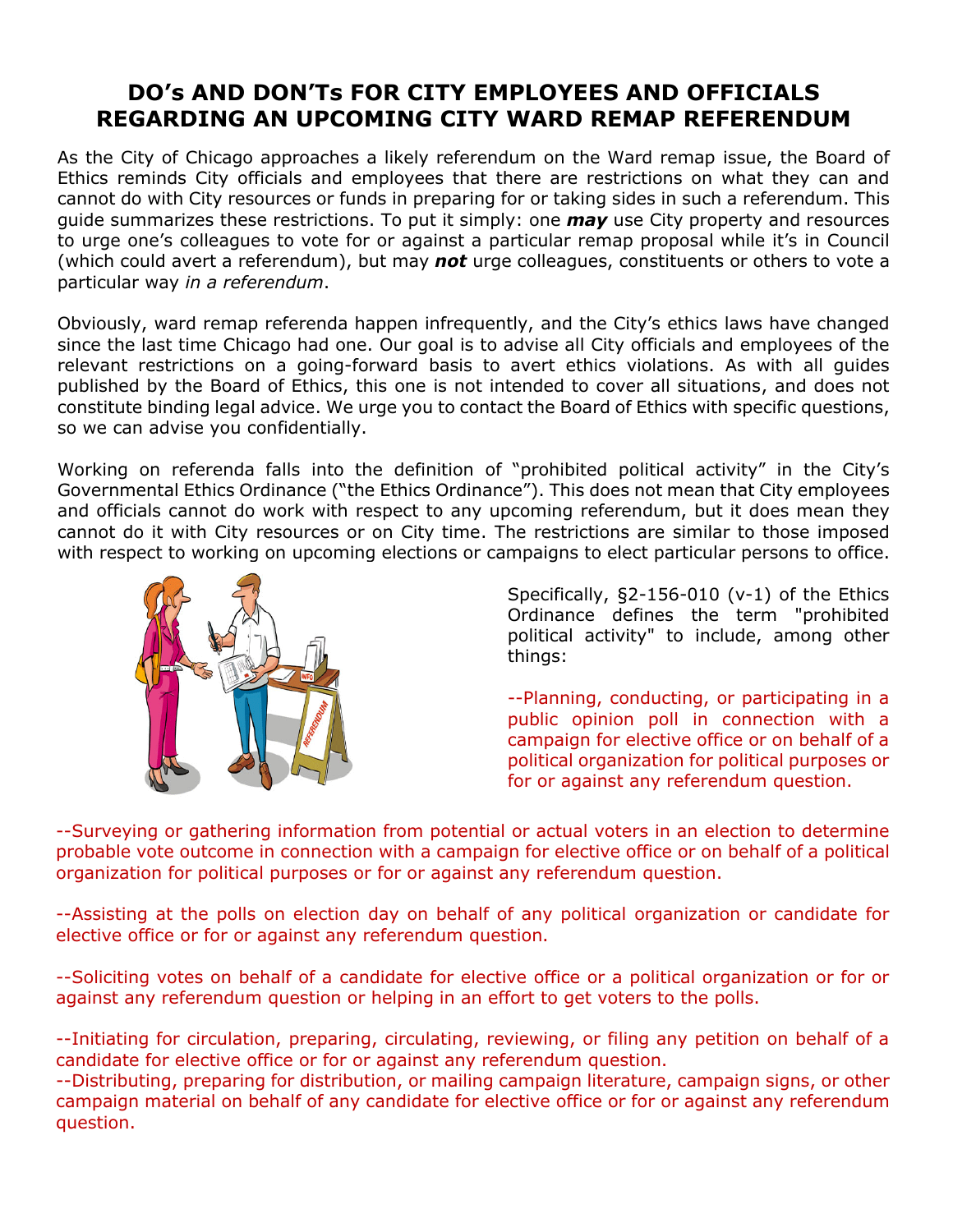--Campaigning for any elective office or for or against any referendum question.

--Managing or working on a campaign for elective office or for or against any referendum question.

While City employees and officials **may** engage in the activities listed above, per §2-156-135 of the Ethics Ordinance, **they may not**:

--intentionally perform any of these activities during any compensated or City work time.

--intentionally misappropriate any City property or resources of the City in connection with any prohibited political activity, including work on referenda.

--intentionally misappropriate the services of any other officer or City employee by requiring them to perform any prohibited political activity: (i) as part of the other's duties; (ii) as a condition of employment; or (iii) during any compensated time off.

# **FAQ**

#### **Q: City employees cannot perform any "prohibited political activity" (including the activities listed above) during any "City compensated time." What is "compensated time?"**

A: As defined in §2-156-010(e-3), it means any time you're at or doing your City job, or time for which you're credited for any minimum City work time requirement. It does not include City holidays (like Memorial or Labor Day) or time on which you're on an approved leave, like furlough, vacation, lunch, or personal days. You cannot *ever* use (or be on or in) City property or resources, including your City title, time, equipment, funds, etc. while engaging in or performing any political activities, like those listed above, even during vacation, furlough, or lunch.



### **Q: Can City Council members advocate for or against a particular proposed ward remap on their political or personal website?**

A: Yes. But they may *not* urge persons to vote for or against any particular proposal in a referendum on their official aldermanic City website, or in any newsletter or other publication that is funded in whole or in part with City funds.

### **Q: May City Council members explain why they support a particular ward remap on their political, personal or official aldermanic City website?**

A: While the City Council is still considering ward remap proposals to avoid a referendum, Council members may state that they support a particular proposed remap on any website, newsletter, or social media page, but they *may not advocate for or against* any particular proposed remap in a referendum *except* on their personal or political website, newsletter, or social media pages not on official City websites, newsletters, or social media pages.